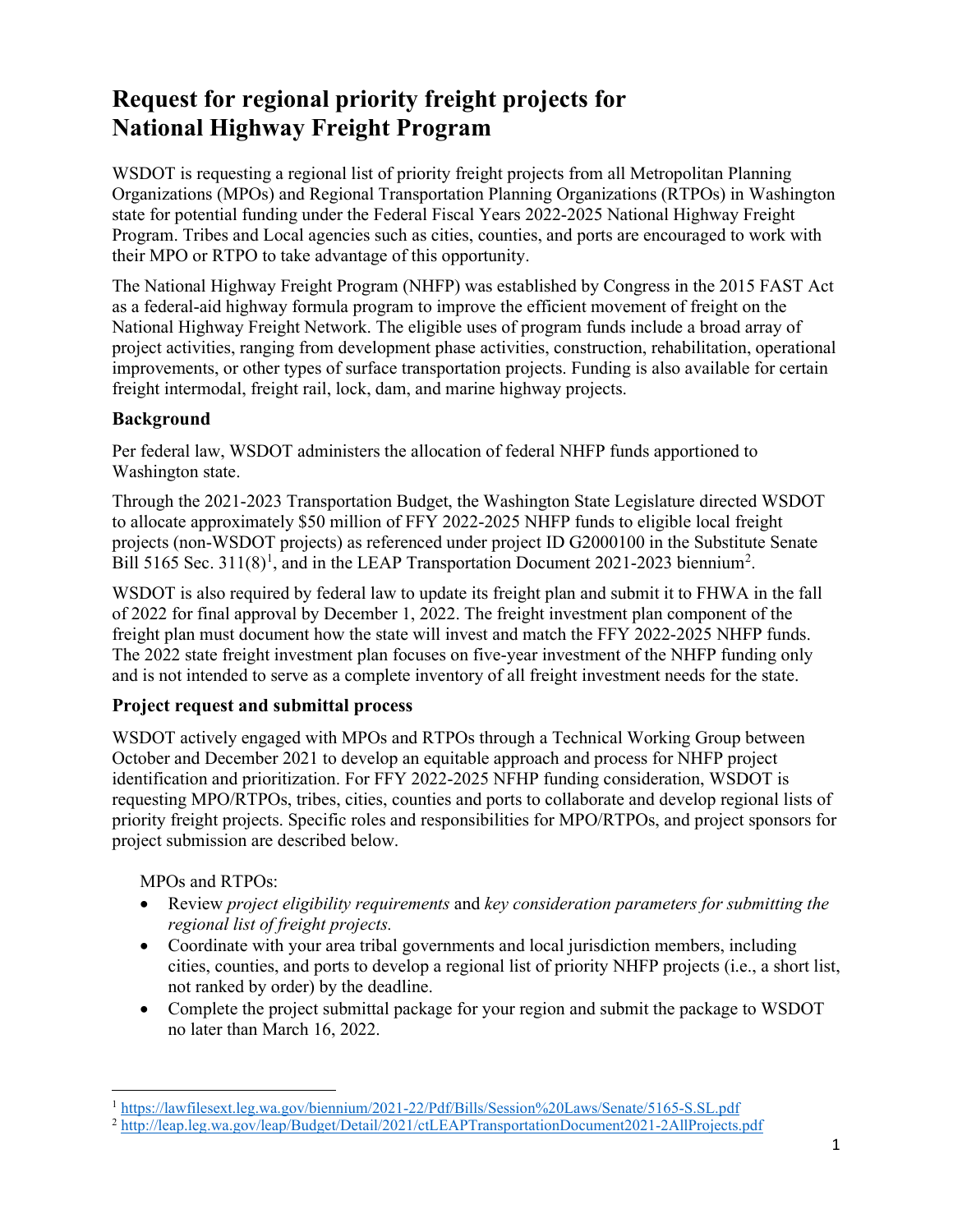Project sponsors (tribes, cities, counties, ports):

- Review *project eligibility requirements.*
- Communicate with your MPO or RTPO as early as possible.
- Follow the regional process and timeline for project submittal identified by your MPO/RTPO.
- Submit your completed project submission form and supporting documentation to your MPO/RTPO in order to incorporate your freight project(s) into the regional list.

## **Key parameters for consideration when submitting a regional list of priority freight NHFP projects**

- Approximately \$50 million in FFY 2022-2025 NHFP funds are available statewide for local freight projects (non-WSDOT projects), and up to 30% can be used for freight intermodal or rail projects as described under project eligibility requirements.
- A regional list of eligible, priority freight projects that meet NHFP project eligibility requirements and will be competitive for NHFP funding.
- Project readiness for FFY 2022-2025.
- Project sponsor's capability to complete and deliver the project if selected and funded, including providing the required matching funds.

# **Project eligibility requirements**

• Public roadway, freight rail, and intermodal freight projects are eligible if they meet state and federal requirements and provide clear benefit to freight transportation. Eligible freight rail and  $intermodal freight projects<sup>3</sup> include:$  $intermodal freight projects<sup>3</sup> include:$  $intermodal freight projects<sup>3</sup> include:$ 

> *1) Projects within the boundaries of public or private freight rail or water facilities (including ports) that provide surface transportation infrastructure necessary to facilitate direct intermodal interchange, transfer, and access into or out of a freight rail or water facility; or*

*2) Modernization or rehabilitation of a lock and dam, or on a marine highway corridor, connector, or crossing designated by the USDOT Secretary under section 55601 section 55601of title 46 (including an inland waterway corridor, connector, or crossing) that are likely to reduce on-road mobile source emissions.*

- Projects must be ready to obligate the FFY 2022-2025 NHFP funding based upon delivery schedule submitted in the project submission form as a condition of the award.
- Project activities including preliminary engineering, right of way, and construction are eligible.
- Minimum of 13.5% non-federal match per phase is required for all eligible federal expenditures.
- Projects must comply with all federal and state requirements as detailed in the Local Agency [Guidelines Manual.](https://wsdot.wa.gov/Publications/Manuals/M36-63.htm)
- Project proposals must clearly demonstrate how well it meets the project evaluation criteria<sup>[4](#page-1-1)</sup> with supporting data for justification.
- Projects must be included in a formally adopted plan or programming document, such as Regional Transportation Plan, Transportation Improvement Program (TIP), local comprehensive plan, or port district development plan.
- Project sponsor must complete and deliver the project if selected and funded.

<span id="page-1-0"></span><sup>3</sup> 23 U.S.C. 167(i) (5)(B), and Infrastructure Investment and Jobs Act §11114(3)(D)

<span id="page-1-1"></span><sup>&</sup>lt;sup>4</sup> See project submission instruction sheet and project scoring criteria posted at NHFP program website for details